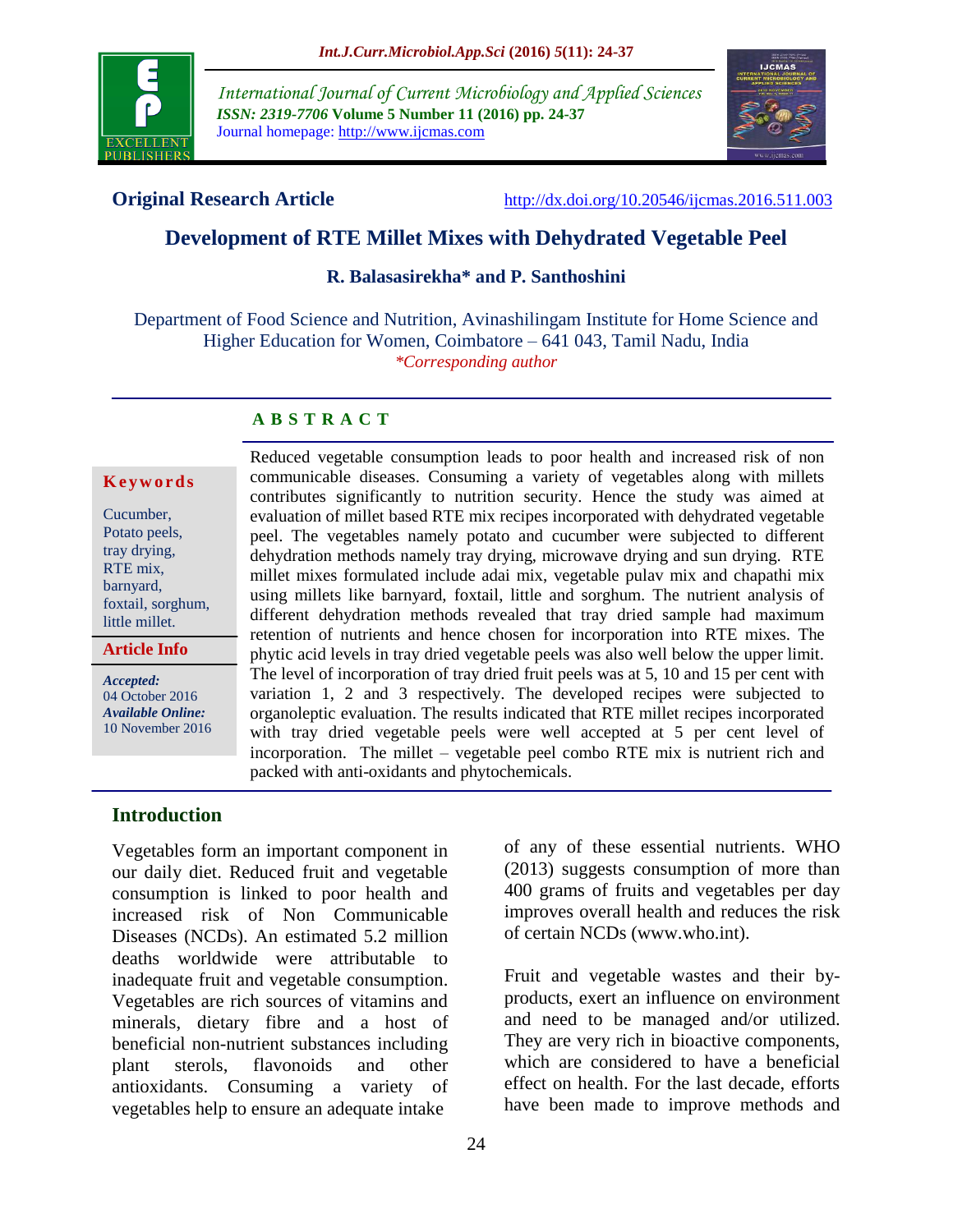ways of reusing fruits and vegetables wastes (Chodak *et al*., 2007). In olden days people were healthy enough to do their household activities and free from diseases/illness due to the consumption of more varieties of minor millets, which is lacking in the present day scenario. Hence consuming these minor millets is of great importance to lead a disease free life. The presence of all the required nutrients in millets makes them suitable for large scale utilization in the manufacture of food products, such as baby foods, snack foods and ready to eat foods. Increasing more millet products have entered into the daily lives of people including millet porridge, millet wine and millet nutrition powder from both grain and flour form (Subramanian and Viswanathan, 2007; Liu *et al*., 2011). Inclusion of these millets in the daily plate with vegetables can add bulk and nutritive value to our diet. But vegetables perish quickly because of high moisture content and/or due to the seasonal availability they can be used in the preserved forms. The vegetables can be preserved in many ways. The peels has high nutritive value and a potential antioxidant can also be preserved and used effectively. One such method of preservation is drying, an age old technique.

Drying is a process of dehumidification in which moisture is removed from a solid using thermal energy. In the design of a drying system, product quality, economic viabty and environmental concerns should be taken into consideration (Hawlader *et al.*, 2013). Convenience food is perceived expensive by people besides being out-ofway meals in Indian culture. In today's scenario, convenience food industry is getting adapted to Indian type of requirements and is growing leaps and bounds in India. The working women also are not shy to explore these convenience foods into their kitchen (Takhellamban and

Chimmad, 2015). Convenience foods offer many benefits, including less time spent planning meals and grocery shopping, less preparation time, fewer leftovers (with single portion foods) and easier cleanup (Minton, 2012).

A fast paced urban lifestyle, increasing dominance of nuclear family structure, rising disposable income, convenience of use have made RTE foods popular. Provision of such RTE foods based on nutritious grains such as millets would be more meaningful in the modern times in the management of life style disorders (Takhellamban *et al.,* 2015). Considering the above mentioned nutritional and health benefits of millets, vegetables and importance of RTE mixes, the present investigation was carried out with the following objectives:

- Dehydration of the selected vegetable peels using different dehydration methods
- Analysis of the nutritive value of the fresh and dehydrated vegetable peels
- Selection of millets and recipes
- Development and standardization of millet based RTE mixes
- Incorporation of dehydrated peels into the standardized RTE mix
- Sensory evaluation of the developed millet based RTE mixes

#### **Materials and Methods**

**Standardization of the dehydration methods and nutrient analysis of vegetable peel**

#### **Selection and procurement of vegetables**

Fruits and vegetables are low fat and low energy dense foods, relatively rich in vitamins, minerals and other bioactive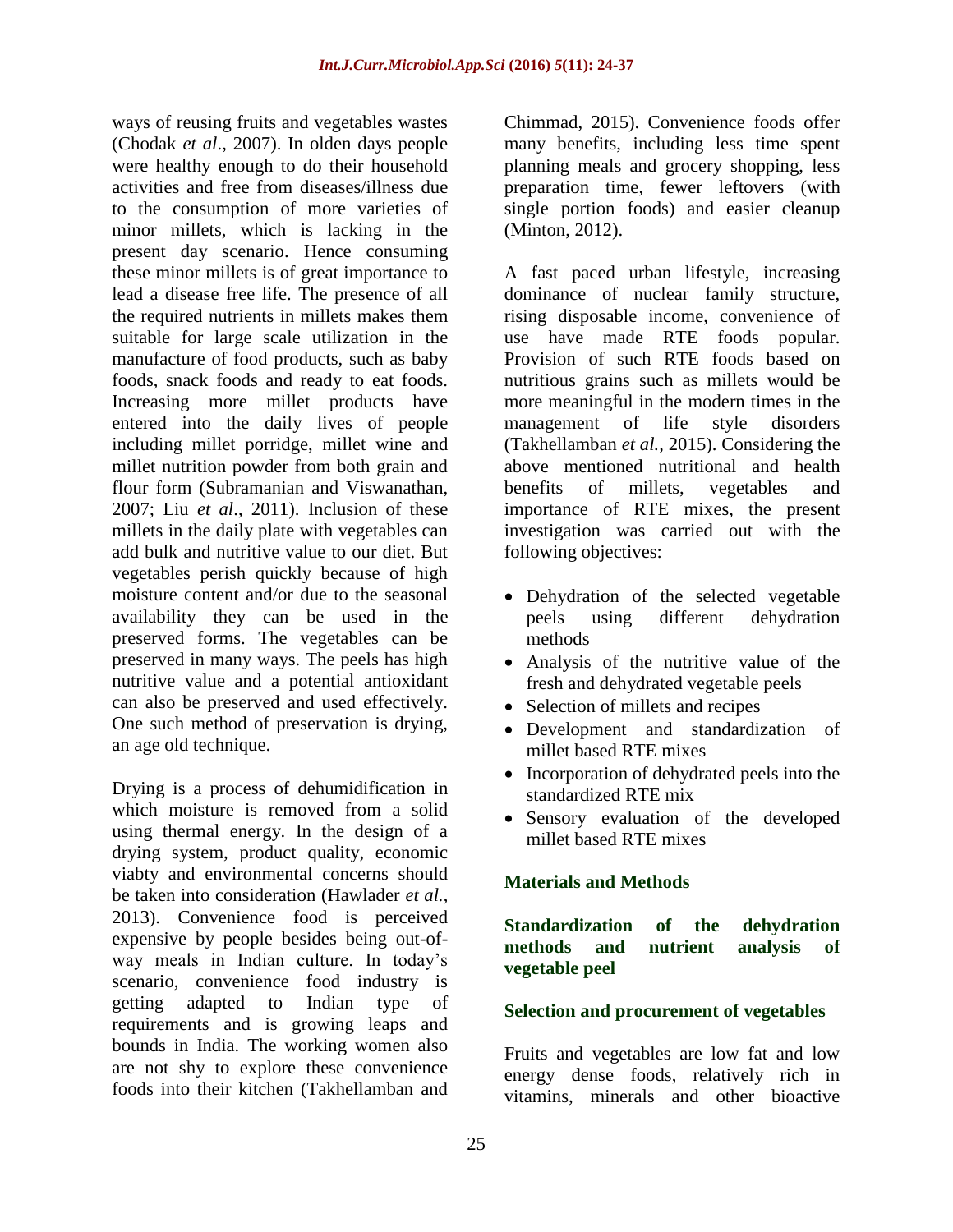compounds and a good source of fibre. They are essential to maintain proper body functions (Dowell *et al.,* 2009). After a thorough study of the available reviews and literature on vegetables nutritive value, two fruits namely, potato (*Solanum tuberosum*) and cucumber (*Cucumis sativus*) having more nutrients such as vitamins, minerals, fiber and phytochemicals-carotenoids, flavonoids, limonoids and polyphenols which appear to have biological activities and health benefits were selected. Mature, fresh, intact vegetables with no bruises namely potato and cucmber were procured in bulk quantity from the pazhamudir nizhayam.

#### **Selection and standardization of dehydrated methods**

Dehydration is an ancient process of preserving foods and a complex operation involving transient transfer of heat and mass along with several rate processes, such as physical or chemical transformations, which, in turn, may cause changes in product quality (Mujumdar and Wu, 2008). The dehydration methods selected include tray drying, microwave drying and sun drying. 500 g of fresh vegetables were taken for dehydration of samples. Selected vegetables namely cucumber and potato were washed under running tap water thoroughly to remove the presence of mud and dust particles present on the upper layer of the skin. The skin was then peeled off using a peeler in a clean plate.

# **Tray drying**

Tray drying or cabinet drying is a dehydration technique where dehydration of the sample is carried out at a low temperature under reduced pressure (Rahuramulu *et al*., 2003). Potato peels and cucumber peels were cut into pieces of 1.5

cm length and had thickness of 0.5mm. The two vegetable peels were kept in trays at a temperature of 50˚C and dehydrated separately. Potato and cucumber peels took 15 hours to dehydrate. The color of the peels turned to a darker shade after dehydration.

# **Microwave drying**

Microwave drying is a conventional method where heat is passed over the food sample which reduce the moisture content in food thereby drying the food. Potato and cucumber peels were subjected to microwave drying. The temperature was maintained at 40ºC. The microwave oven was preheated for 6 minutes. Potato and cucumber peels took 24 minutes to dehydrate. The dehydrated fruit peels were stored in air tight zip lock covers and labelled. The color of the microwave dried peels remained same after dehydration.

## **Sun drying**

Sun drying is one of the slow and gentle drying technique which gives the product its characteristic taste, color and flavor. The process of sun drying depends on the intensity of the sunlight which allows the product to reach optimum moisture and quality levels. Sun drying was done between 10 am to 3 pm. The vegetable peels were placed in clean plates and were covered using perforated polyethylene cover to prevent it from sweating. Cucumber and potato peels were cut into 1.5 cm length and dehydrated for 5 consecutive days. The temperature varied between 30ºC to 32ºC on these days. All the peels were dehydrated until the moisture content reduced to less than 10 per cent. Sun dried samples almost retained the same color compared to other two dehydration methods.

All the dehydration methods were standardized by altering the time and temperature and were done in triplicates.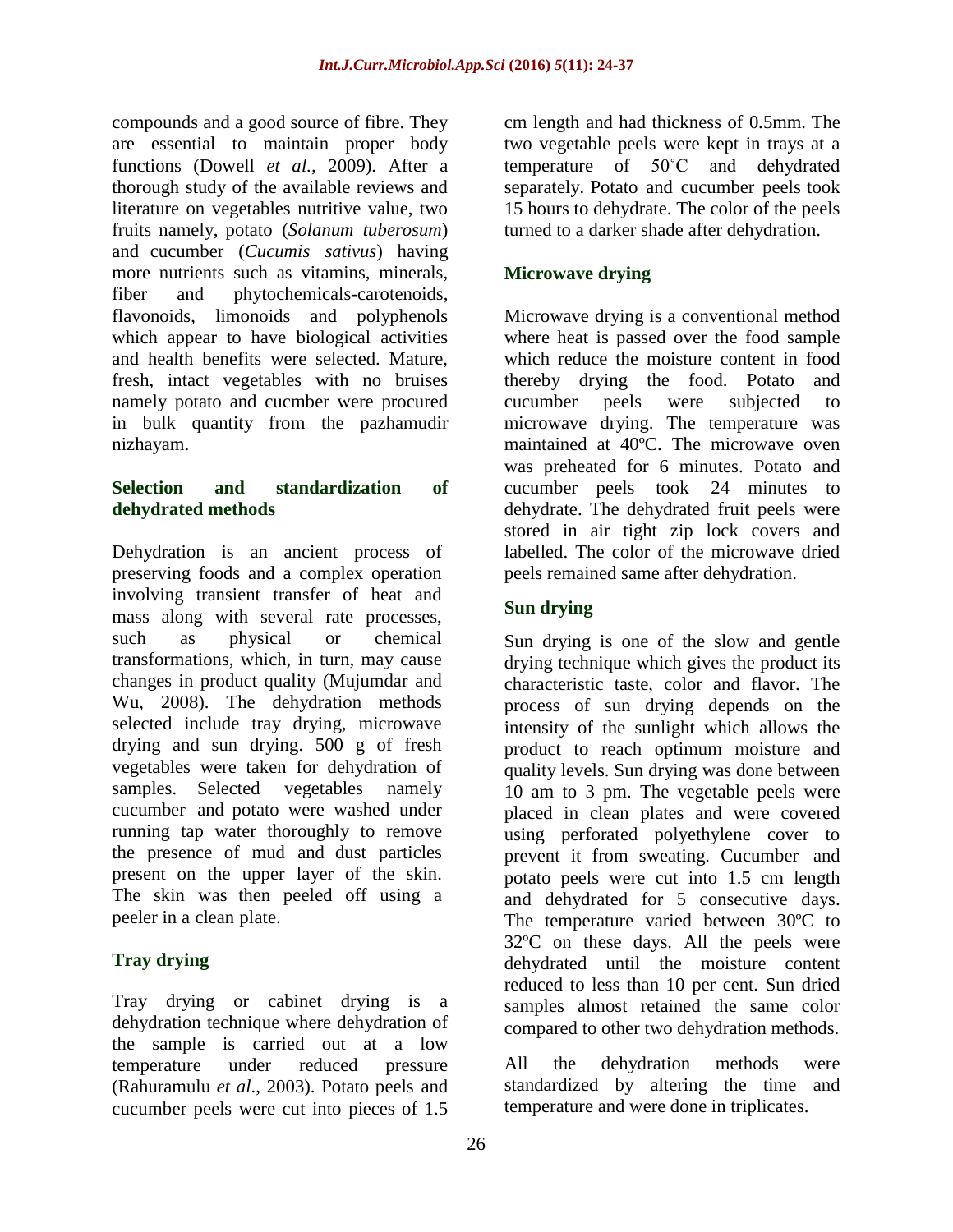#### **Analysis of anti-nutritional substances in vegetable peels**

Anti-nutrients are substances that are damaging to health, they include metals such as lead, calcium and mercury, their presence in the body uses up large amount of nutrients such as zinc, calcium, vitamin and other anti-oxidants to neutralize them. Phytic acid is an antinutrient that interferes with the absorption of minerals from the diet (Beecher, 2003). The tray dried vegetable peels had maximum retention of nutrients. Hence, these tray dried dehydrated peels were chosen for incorporating into the RTE mix. Also tray dried vegetable peels were analyzed for the presence of anti-nutritional factor namely phytic acid.

#### **Development of RTE millet mixes using dehydrated vegetable peels**

#### **Selection of millets**

Millets have great potential for being utilized in different food systems by virtue of their nutritional quality and economic importance and are rich in phytochemicals, fiber and minerals (Nazneen *et al.*, 2012). Based on the nutritional importance of millets, four millets namely *cholam (Soghum bicolour), kuthiraivali (Echinochoa colona), thinai (Setaria italica) and samai (Panicum sumatrense)* rich in nutrients were selected. The selected millet grains were procured from super market and cleaned to separate sand grits and other heavy particles. They were stored in air tight containers for further use. The millets with their local and botanical names is presented in Table I.

#### **Selection of recipes**

In India 3+2 food pattern is followed. i.e. three heavy meals and two snacks. Hence three recipes one each from breakfast, lunch and dinner was selected for the study. The recipe for breakfast include adai, for lunch

vegetable pulav and for dinner chappati. All these recipes were standardized by altering the quantity of ingredients used in the formula. To the standardized recipe, the tray dried dehydrated peels were incorporated at three levels. Based on the type of recipe selected and the texture of the mix, millets were either brokened or powdered and sieved. For adai mix, coarse powder and for chappati mix, millet grains were used in the form of powder. The powder was sieved in a 40 mesh sieve of 0.42mm and was incorporated into the chappati mix. For vegetable pulav, millet grains were cleaned and used as such.

#### **Formulation of millet based RTE mix**

The RTE mixes for the three commonly consumed recipes namely adai, vegetable pulav and chappati were standardized. The procedure for recipe preparation in the study was standardized based on the procedure followed by RCT (Ramaswamy Chinnammal Trust) food industry in Coimbatore. To prepare RTE millet mix, weighed quantities of the ingredients were taken, dry roasted the ingredients separately in a pan, for a stipulated time and mixed. The mix was allowed to cool. The method i.e. the time taken for roasting the ingredients was standardized. The recipes were standardized by altering the quantity of ingredients in the standard recipe such that the dehydrated peels blend into the mix.

The millet adai mix consisted 100 g each of the four coarsely powdered millets namely, barnyard millet, foxtail millet, sorghum, little millet and 150 g each of green gram dhal and Bengal gram dhal and 130 g of rice along with salt and chillies to taste. The millet vegetable pulav mix consisted 200 g each of the four millets namely, barnyard millet, foxtail millet, sorghum, little millet and dehydrated vegetables carrot and beans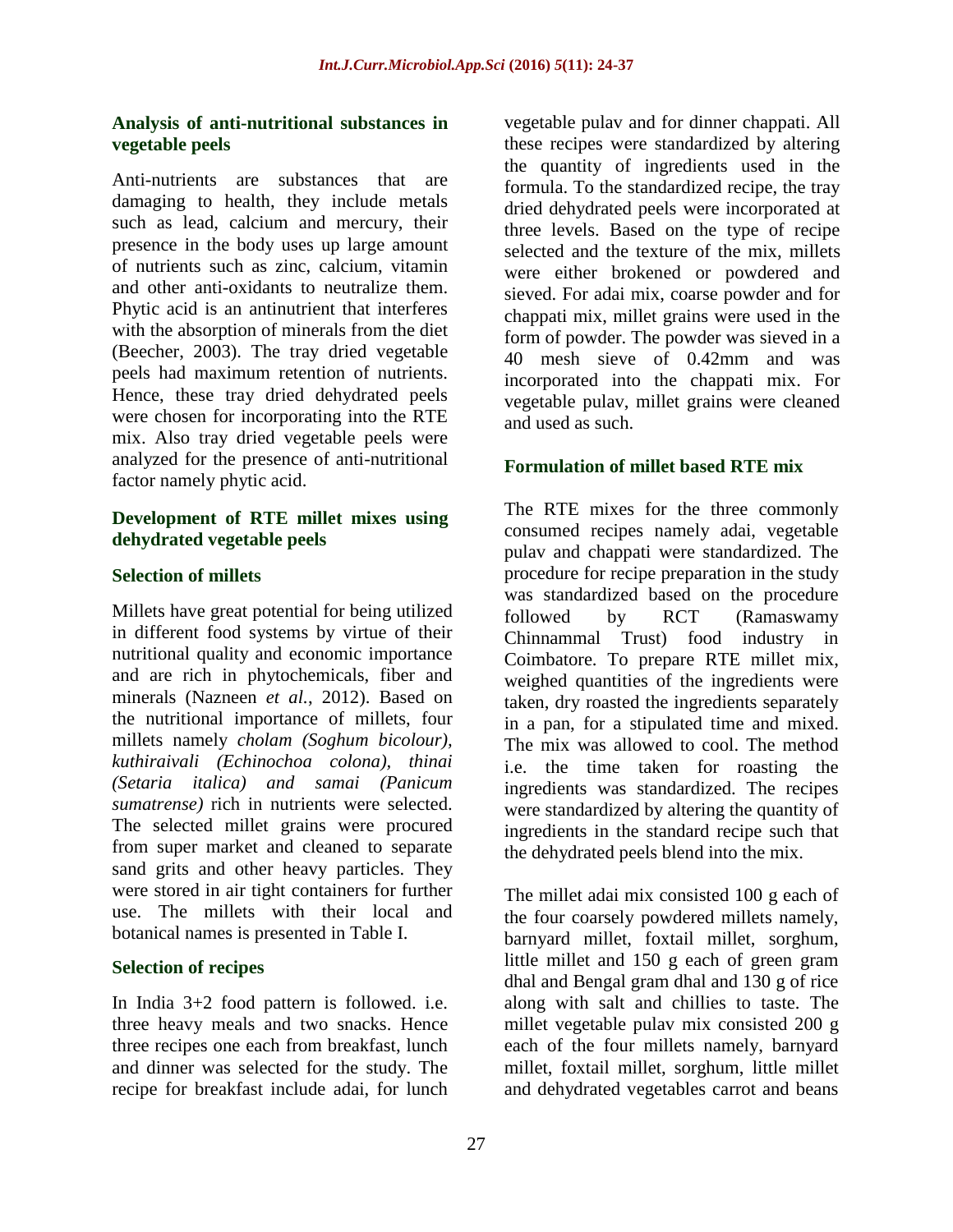along with the spices and seasonings. The millet chappati mix consisted 125 g each of the four millet flour namely, barnyard, foxtail, sorghum, little millet and equal i.e. 500 g of wheat flour.

#### **Incorporation of dehydrated vegetable peels into standardized RTE mix**

The dehydrated vegetable peels were incorporated into the standardized RTE millet mix in varying proportions. The dehydrated vegetable peels were incorporated at three levels namely, 5, 10 and 15 per cent into the developed RTE millet mix. The tray dried peels were powdered and added into the RTE chappati mix, as coarse powder into RTE adai mix and as whole millet grains into the RTE vegetable pulav mix. Variation I contains 5g of dehydrated peel and 95g of millet mix; variation II contains 10g of dehydrated peel and 90g of millet mix and variation III contains 15g of dehydrated peel and 85g of millet mix. All the developed RTE mixes were standardized and evaluated sensorily.

## **Sensory Evaluation of the dehydrated peel incorporated RTE mix**

The vegetable peel incorporated RTE millet mix were evaluated sensorily. Twenty semi trained panelists from Avinashilingam University were selected for sensory evaluation. Sensory evaluation was carried out using 9 point hedonic scale for all the sensory characteristics namely appearance, flavor, texture, taste, color and overall acceptability. Scoring 9 to 0 corresponds to like very much to dislike very much. The prepared recipes were evaluated sensorily at 3.30 pm.

#### **Statistical analysis and interpretation of the results**

The data obtained for sensory attributes of the developed recipes with three variations

was analyzed statistically and interpreted. The data was consolidated and tabulated in which mean and standard deviation were computed.

The research design and the protocol used in the study were submitted for scrutinisation and approval to the Institutional Human Ethics Committee and ethical clearance approval was obtained.

#### **Results and Discussion**

#### **Dehydration characteristics of the vegetable peels**

The vegetables selected namely potato and cucumber were dehydrated using three dehydration methods, namely tray drying, microwave drying and sun drying to a residual moisture content below 10 per cent. The duration and temperature of drying are among the most important factors which affect the physical, chemical, microbiological and nutritional characteristics of the dehydrated products.

#### **Anti-nutritional substance in dehydrated vegetable peels**

Anti-nutrients are substances that cause damage to health. They include metals such as lead, calcium and mercury. In this study anti-nutritional substance namely phytic acid present in selected dehydrated vegetables was analyzed. Phytic acid is an anti-nutrient that interferes with the absorption of minerals from diet (Shi *et al*., 2003).

The peels of tray dried vegetable samples had maximum retention of nutrients. Hence anti-nutritional substance namely phytic acid was analyzed only for tray dried samples. It was seen that potato had 39 mg and cucumber with 10 mg of phytic acid per 100g of dehydrated peels. The safe upper limit of phytic acid was found to be 37 mg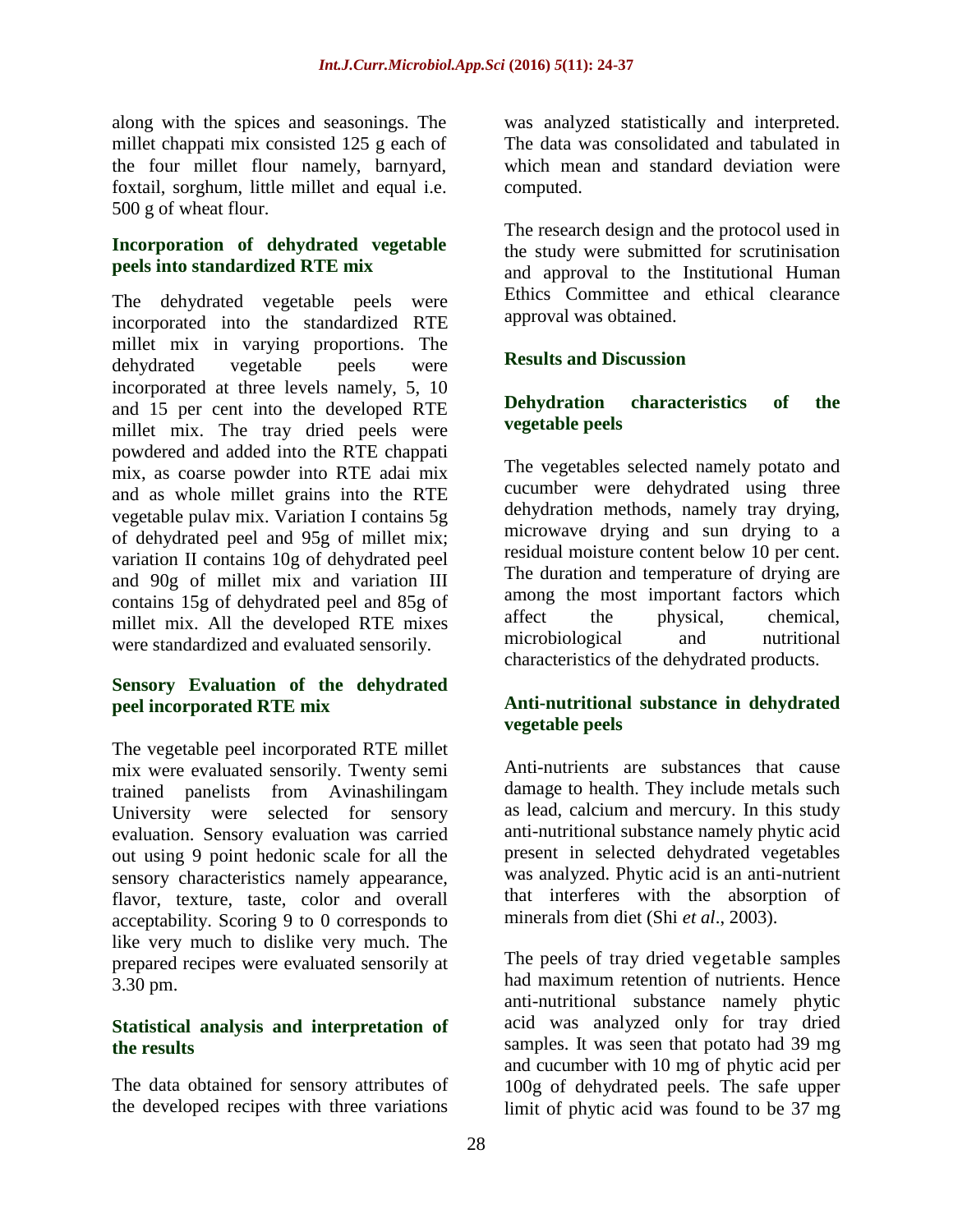and 20 mg for potato and cucumber respectively. The values obtained in the present study are safe within the upper limits and hence can be incorporated in the RTE mix.

#### **Organoleptic evaluation of the RTE millet recipes incorporated with tray dried peel powder**

The only way to evaluate sensory quality or some of its attributes is to ask their opinion, since sensory quality is not an intrinsic food characteristic, but the result of interactions between humankind and food. The analysis of the chemical composition and the physical properties of a certain food product affords information about the nature of stimuli perceived by the consumer, but not about the sensation experienced in its consumption (Brandt *et al*., 2003).

Three popular, traditional recipes which were consumed regularly in the normal diet were selected for the incorporation of dehydrated vegetable peels. The recipes selected were adai, vegetable pulav and chappati. These recipes are easy to prepare and are either protein, fiber or energy rich. All the recipes were incorporated with tray dried peels. An incorporation level of 5, 10 and 15 per cent, were chosen each for adai, vegetable pulav and chappati.

Acceptability of the food is also an important criteria in any situation. Therefore, acceptability trials of the developed recipes were done. The developed recipes were subjected to sensory evaluation by 20 semi trained panelists. The various parameters based on which the recipes were tested by panelists was appearance, color, taste, flavor and texture. A nine point hedonic scale was chosen for the evaluation. The overall acceptability for

each recipe was assessed by considering the different criteria for sensory evaluation.

## **Organoleptic evaluation of tray dried potato peel incorporated RTE adai mix**

Adai prepared from standard and variations 1, 2 and 3 incorporated with tray dried potato peel showed that in terms of appearance, variation 1 and 2 have no significant difference. Standard and variation 3 had a decreased value of 8.2 and 7.4 respectively. In terms of color, standard and three variations got scores between 6.80 to 8.10. Standard had maximum score of 8.10. Taste is an important attribute contribute scores from 6.80 to 8.45. The maximum mean value obtained was for variation 1 with 8.5. The scores obtained for flavor in adai ranged from 6.90 to 8.60, the maximum obtained for variation 1 with 8.60. With regard to texture standard showed the best score with mean value of 8.10. In terms of scores obtained for overall acceptability standard obtained scores 8.50 followed by variation 1 with 8.20, variation 2 with 7.40 and variation 3 with 6.80 (Table II).

## **Organoleptic evaluation of tray dried potato peel incorporated RTE vegetable pulav mix**

Table III depicts the organoleptic evaluation of millet vegetable pulav prepared with tray dried potato peel. It was found that the appearance of vegetable pulav prepared from tray dried potato peel standard and variations 1, 2 and 3. Standard scored best result with mean value of 8.20. Variation 3 scored a decreased score of 6.65. In terms of color, standard and three variations got scores between 6.55 to 7.80.Variation 1 and 2 had mean value of 6.70 each. The maximum mean score for color was for standard with 7.8. Taste contributes scores from 5.95 to 7.60. The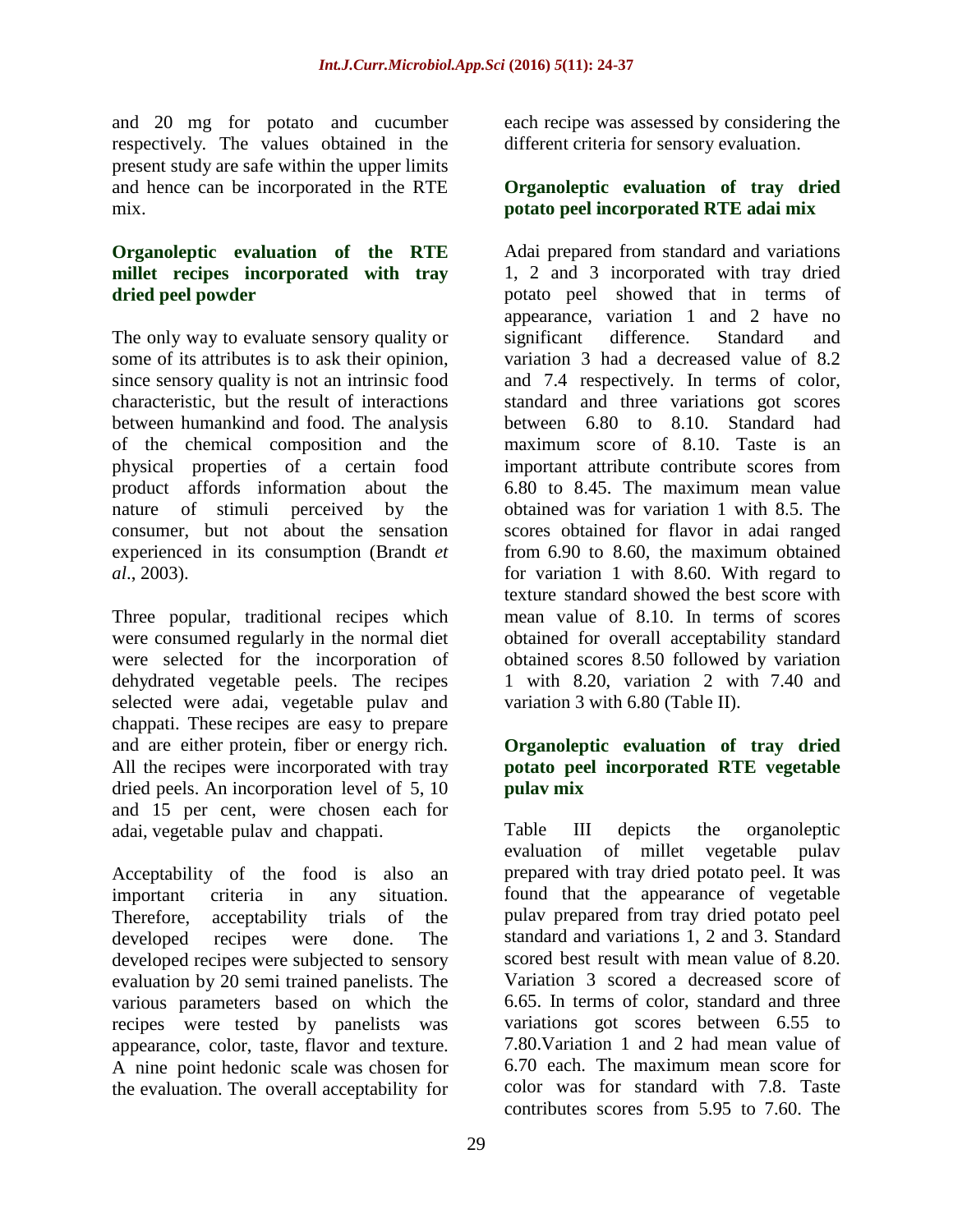maximum mean value obtained for standard was 7.60 followed by variation 3 with 6.55, variation 2 with 6.10 and variation 1 with 5.95. The scores obtained for flavor ranged from 6.05 to 7.65, the minimum score 6.05 for variation 1, 6.30 for variation 3, 6.65 for variation 2 and 7.65 for standard. With regard to texture, standard showed the best result with mean value of 7.70 followed by variation 1 with 7.35, variation 2 with 6.50 and variation 3 with 6.10 respectively. Overall acceptability of standard obtained was 7.65 followed by variation 1 with 7.00, variation 2 with 6.70 and variation 3 with 6.40.

#### **Organoleptic evaluation of tray dried potato peel incorporated RTE chappati mix**

Regarding to the appearance of chappati prepared with tray dried potato peel, the score was 7.95 for standard; 6.90 for variation 1; 7.40 for variation 2 and 7.20 for variation 3. Color contributes scores from 6.95 to 7.45. The maximum mean value was 7.60 obtained for variation 2 followed by 7.45 for variation 1, 7.25 for standard and 6.95 for variation 3. The minimum mean value obtained was 6.60 for variation 1 and 3, 6.80 for variation 2 and 7.65 for standard for taste respectively. In terms flavor, variation 2 got 6.60 the least, variation 1 and 3 got 6.90, standard got 7.55 respectively. Texture ranged from 6.10 to 7.15.

Variation 1 with 5 per cent incorporation got maximum mean value of 7.15 followed by variation 2 with 7, standard with 6.90 and variation 3 with 6.10. The mean values obtained for overall acceptability of standard was 7.90, variation 1 with 7.05, variation 2 with 7.20 and variation 3 with 6.10 respectively (Table IV).

### **Organoleptic evaluation of tray dried cucumber peel incorporated RTE adai mix**

Adai prepared from standard mix and with tray dried cucumber peel incorporated variations 1, 2 and 3 showed that in terms of appearance, variation 1 and 2 incorporated with 5 per cent and 10 per cent dehydrated cucumber peel respectively scored best with a mean score of 8.15 each. Color is one attribute essential for acceptability. In terms of color variation 1 and standard had a maximum score of 8.35 and 8.15 respectively. The scores obtained for flavor in adai ranged from 6.60 to 8.20, the maximum mean value is obtained from standard with 8.20 followed by variation 2 with 8, variation 1 with 7.70 and variation 3 with 6.60 respectively. Taste is an important attribute for sensory evaluation, taste contribute scores from 6.70 to 8.15 and maximum being in variation 1 with 8.35. This was followed by standard, variation 2 and variation 3. With regard to flavor and texture standard showed best result with mean score of 8.20 and 8.10 respectively. In terms of scores obtained for overall acceptability, variation 1 obtained 8.25 followed by variation 2 with 8.15, standard with 8.05 and variation 3 with 6.80 (Table V).

#### **Organoleptic evaluation of tray dried cucumber peel incorporated RTE vegetable pulav mix**

The sensory scores of vegetable pulav prepared with tray dried cucumber peel showed in terms of appearance ranged from 6.55 to 8.45. The maximum mean value obtained from variation 1 with 8.45 followed by 8.35 for standard, 6.75 for variation 2 and 6.55 for variation 3. The color of variation 1 was highest with 8.50 whereas it was 8.45 for standard. This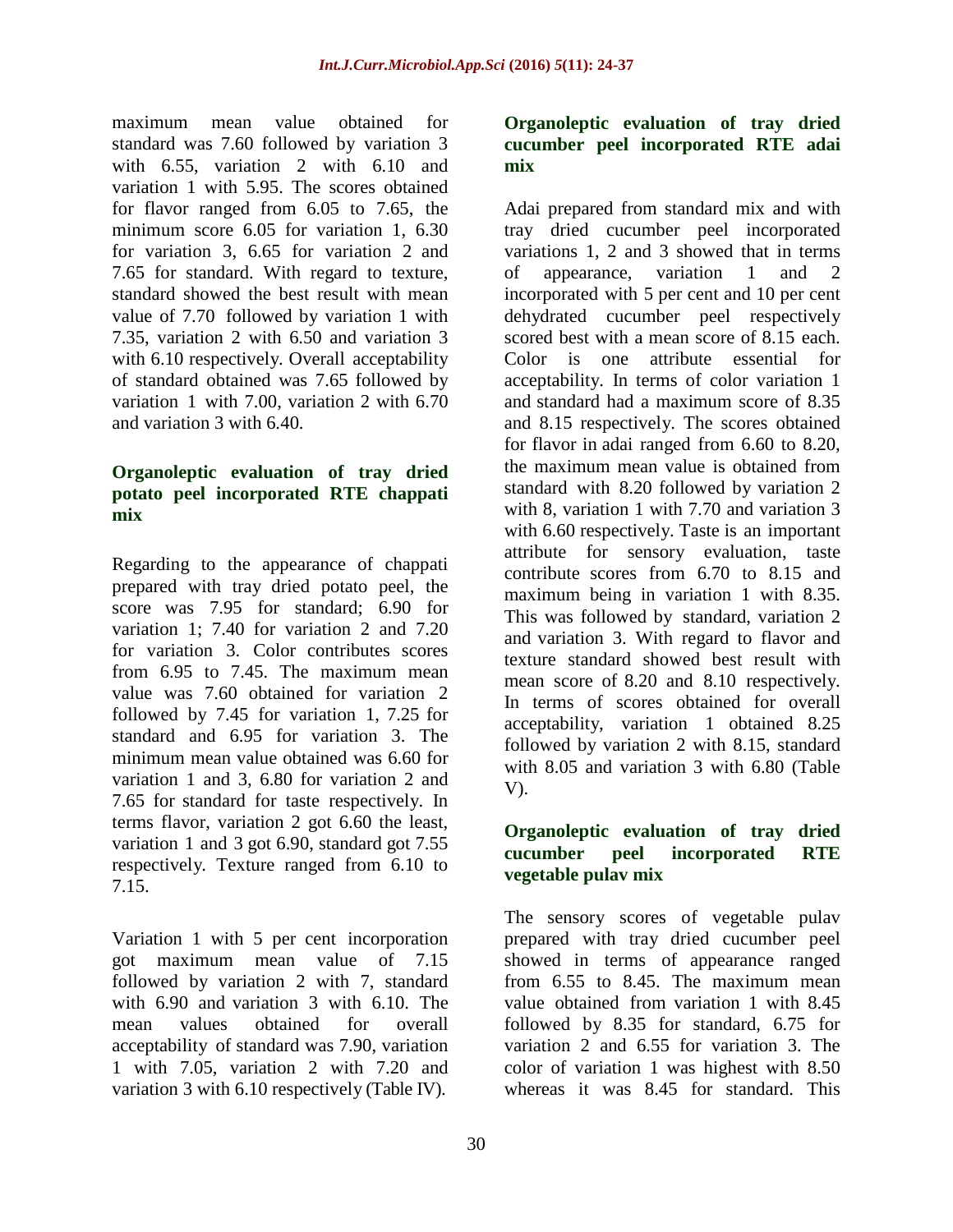was followed by 6.90 for variation 2 and 6.60 for variation 3. The mean scores of taste was 8.40, 8.45, 6.90 and 6.55 for standard, variation 1, variation 2 and variation 3 respectively. In terms of flavor it was observed that the minimum mean value obtained 6.05 for variation 3 with 15 per cent incorporation. This was followed by 7.15 for variation 2, 8.45 for variation 1 and 8.65 for standard. Texture of standard, variation 1, variation 2 and variation 3 was 8.35, 8.20, 6.60 and 6.40 respectively. The mean overall acceptability score was 8.43 for standard; 8.35 for variation 1; 7.15 for variation 2 and 5.90 for variation 3 respectively (Table VI).

#### **Organoleptic evaluation of tray dried cucumber peel incorporated RTE chappati mix**

The sensory scores of the dehydrated cucumber peel incorporated chappati showed an appearance, color, taste, flavor, texture and overall acceptability. In terms of appearance, standard scored best with a mean score of 7.75 followed by variation 1 with 7.30, variation 3 with 7.20 and variation 2 with 6.75. In terms of color, variation 3 had minimum scores of 6.70 followed by variation 1 with 6.95, variation 2 with 7.40 and standard with 7.85. The scores obtained for flavor in chappati ranged from 6.80 to 7.70, the maximum obtained by standard with 7.70. Taste is an important attribute. Taste contribute scores from 6.40 to 8.05 and maximum being in standard with 8.05 followed by variation 1 with 7.20, variation 2 with 6.80 and variation 3 with 6.40. Regarding texture, mean scores of standard showed a value of 7.30, variation 1 with 7.25, variation 2 with 6.90 and variation 3 with 6.60 respectively. In terms of overall acceptability, standard obtained 7.45 followed by variation 2 with 7.00 mean scores. Variation 1 with 6.90 scores and variation 3 with 6.55 respectively

(Table VII).

## **Overall acceptability of RTE millet mix incorporated with tray dried samples**

Table VIII reveals the overall acceptability of RTE millet mix incorporated with tray dried fruit and vegetable peels. The overall acceptability of adai prepared from tray dried potato peel showed a score of that 8.50 for standard with maximum score followed by variation 1 with 8.20, variation 2 with 7.40 and variation 3 with 6.80. For vegetable pulav, prepared from tray dried potato peel, standard got maximum mean value of 7.65, variation 1 got 7.00, variation 2 got 6.70 and variation 3 got 6.40. The mean value obtained for overall acceptability of chappati prepared from tray dried potato peel, had a score maximum of 7.90 for standard followed by variation 1 with 7.05, variation 2 with 7.20 and variation 3 with 6.10 respectively.

The overall acceptability obtained for adai prepared from cucumber peel, variation 1 got mean value of 8.25, variation 2 got 8.15, standard got 8.05 and variation 3 got 6.80 respectively. The overall acceptability of vegetable pulav secured 8.43 for standard, 8.35 for variation 1, 7.15 for variation 2 and 5.90 for variation 3. Regarding the overall acceptability of chappati prepared from tray dried cucumber peel, standard obtained 7.45 followed by variation 2 with 7.00, variation 1 with 6.90 and variation 3 with 6.55 respectively.

The overall result indicates that variation – 1 with 5 per cent incorporated tray dried vegetable peel powder had an overall acceptability when compared with variation 2 and 3. Hence this level of incorporation can be included in the daily dietaries. This may enhance the nutraceutical potential of the food consumed.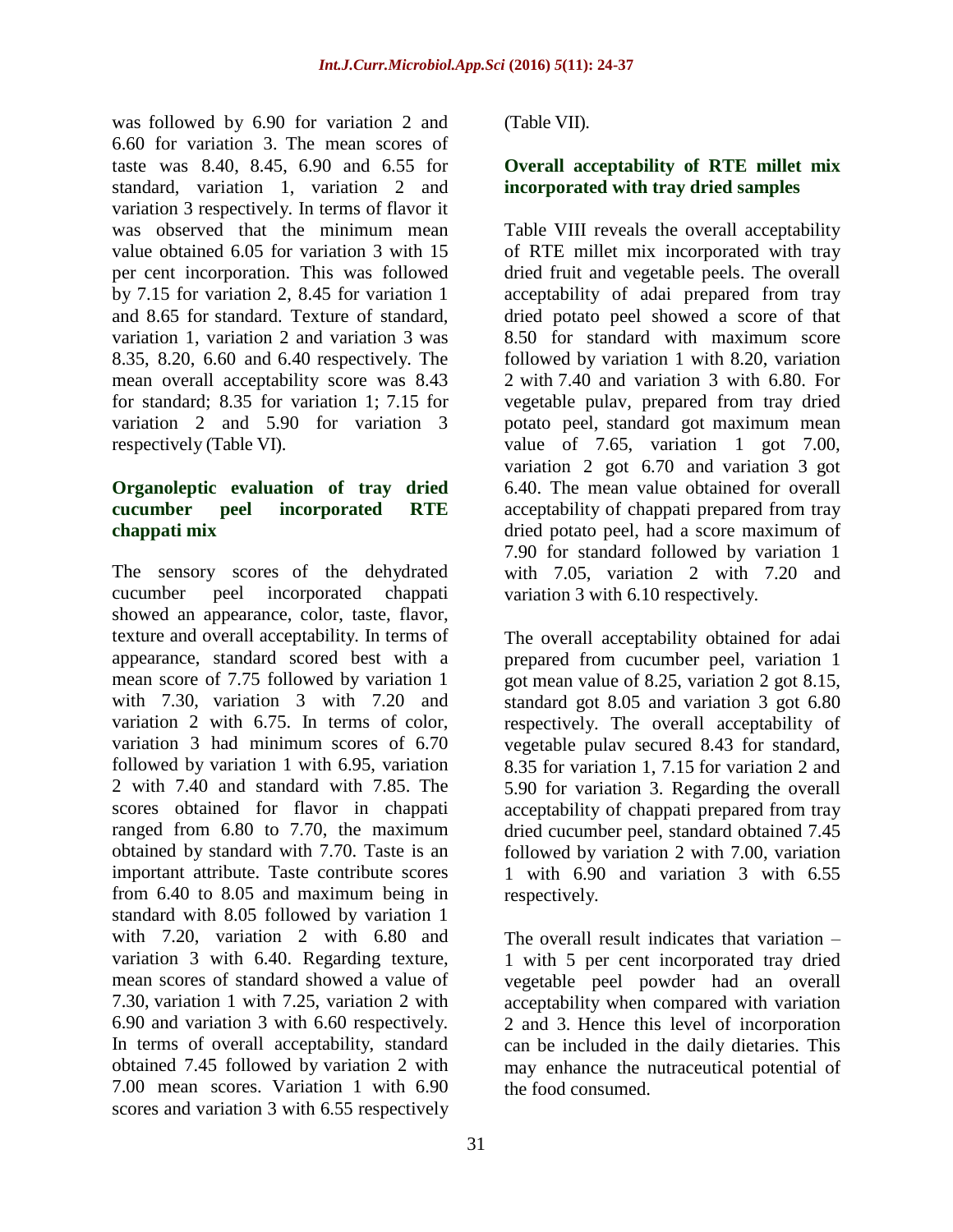Conventional drying (hot air) offers dehydrated products that can have an extended life of an year. Drying is one of the most cost-effective ways of preserving foods of all variety which involves removal of water by application of heat. A variety of food sub- types are preserved using drying, these include: marine products, meat products as well as all fruits and vegetables. Food products can have moisture content as high as 90% or more which needs to be reduced to an acceptable value so as to avoid microbial growth (Mujumdar and Wu, 2008). Dried fruits and other dried products are considered rich in energy, minerals and vitamins and are generally regarded as nutrient dense foods (Sablani, 2006). Zhang (2009) showed that Microwave (MW)-related (MW-assisted or MW-enhanced) combination drying is a rapid dehydration technique that can be applied to specific foods, particularly to fruits and vegetables. Freeze drying is the best way to dehydrate most of the food products. Loss of volatiles is another important issue in drying of high valued fruits, spices, etc and needs to be handled properly but in a cost effective manner (Jangam *et al.*, 2010).

Air convection drier is one of the most widely used methods of drying. Hot air drying uses air with elevated temperature to dry the products. A study done by Abascal *et al*., 2005 showed that oven drying at 30ºC

did not caused a marked loss of volatile compound. Sun drying is the oldest and most economical drying method. Energy consumption and dried product quality are critical parameters in the selection of drying process. Recently, due to increased prices and shortage of fossil fuels as well as of adverse impact on the environment, emphasis on the use of solar energy as an alternative energy source for dehydration (Tripathy and Kumar, 2009).

Tasirin *et al.,* (2014) reported higher limonene in fluidized bed dried samples of orange peel compared to those of sun dried peels. Fluidized bed drying preserved 80 per cent of the vitamin C content whereas the sun drying preserved only 50 per cent of the total vitamin C. Velazquez *et al.,* (2014) studied sun drying with oven drying and reported that sun dried paprika were more associated with microbial proliferation and quality losses. A study done by Henriquez *et al.,* (2012) showed that drum drying retained 30 per cent of the phenolics in apple peel. A study done by Rajchert *et al.,* (2015) showed that lyophilized cranberries has approximately 8 per cent higher anthocyanin pigment than those dried by convective fluidized bed drying. Increase in air drying temperature from 40 to 60ºC significantly reduced total phenolic and flavonoid content of lemon peel (Nesrine *et al*., 2015).

| Local name   | <b>Botanical name</b> | Other names                                                                   |  |  |  |
|--------------|-----------------------|-------------------------------------------------------------------------------|--|--|--|
| Cholam       | Sorghum bicolor       | Jowar, Jowari, Juar, Jola,                                                    |  |  |  |
| Kuthiraivali | Echinochooa colona    | Shyama, Sanwa, Oodalu, Khira, Swank, Udalu,<br>Kodisama                       |  |  |  |
| Thinai       | Setaria itallica      | Kaon, Kang, Kakum, Navane, Kang, Rala,<br>Kanghu, Kangam, Kora, Kangni, Korra |  |  |  |
| Samai        | Panicum sumatrense    | Sama, Gajro, Kuri, Kutki, Shaven, Sava, Halvi, Vari,<br>Suan, Samalu          |  |  |  |

**Table.1** Local name, botanical name and other names of the selected millets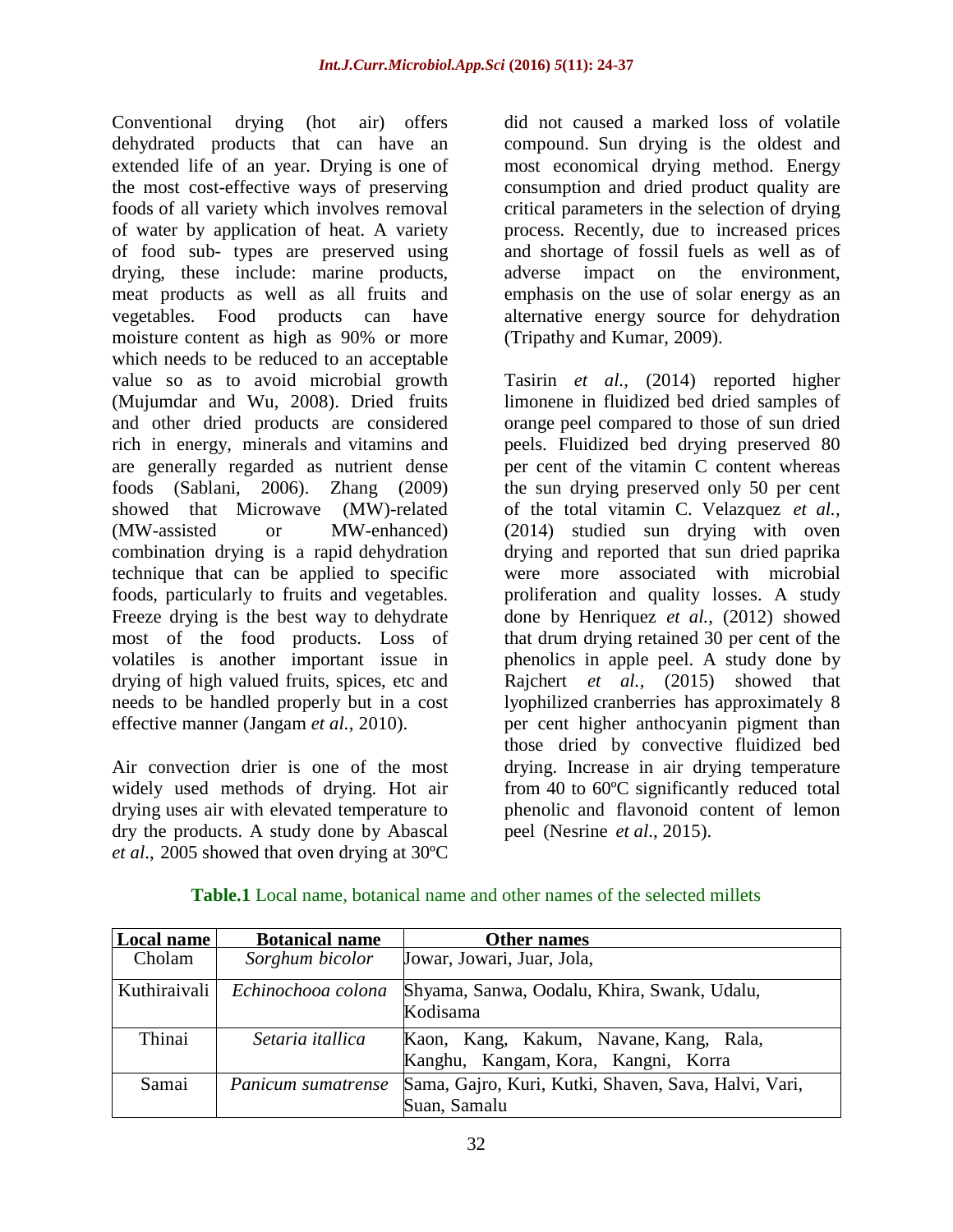#### *Int.J.Curr.Microbiol.App.Sci* **(2016)** *5***(11): 24-37**

| <b>Criteria</b> | <b>Standard</b>                    | <b>Variation 1</b> | <b>Variation 2</b> | <b>Variation 3</b> |
|-----------------|------------------------------------|--------------------|--------------------|--------------------|
| Appearance      | $8.20 \pm 0.72$                    | $8.10 \pm 0.64$    | $8.10 \pm 0.72$    | $7.40 \pm 0.82$    |
| <b>Color</b>    | $8.10 \pm 0.62$                    | $8.3 \pm 0.69$     | $7.65 \pm 0.59$    | $6.80 \pm 0.62$    |
| <b>Taste</b>    | $8.50 \pm 0.51$<br>$8.45 \pm 0.60$ |                    | $7.40 \pm 0.75$    | $6.80 \pm 0.77$    |
| <b>Flavor</b>   | $8.40 \pm 0.68$<br>$8.60 \pm 0.50$ |                    | $7.50 \pm 0.61$    | $6.90 \pm 0.64$    |
| <b>Texture</b>  | $8.10 \pm 0.64$                    | $8.00 \pm 0.56$    | $7.30 \pm 0.57$    | $6.95 \pm 0.76$    |
| Over all        | $8.50 \pm 0.61$                    | $8.20 \pm 0.62$    | $7.40 \pm 0.88$    | $6.80 \pm 0.89$    |
| acceptability   |                                    |                    |                    |                    |

# **Table.2** Organoleptic evaluation of potato peel adai RTE millet mix

## **Table.3** Organoleptic evaluation of potato peel vegetable pulav RTE millet mix

| <b>Criteria</b> | Variation 1<br><b>Standard</b>     |                                    | <b>Variation 2</b> | <b>Variation 3</b> |  |
|-----------------|------------------------------------|------------------------------------|--------------------|--------------------|--|
| Appearance      | $8.20 \pm 0.52$                    | $7.45 \pm 0.94$<br>$6.85 \pm 0.93$ |                    | $6.65 \pm 0.81$    |  |
| <b>Color</b>    | $7.80 \pm 0.52$                    | $6.70 \pm 0.73$                    | $6.70 \pm 0.98$    | $6.55 \pm 0.69$    |  |
| <b>Taste</b>    | $7.60 \pm 0.60$<br>$5.95 \pm 0.76$ |                                    | $6.10 \pm 0.93$    | $6.55 \pm 0.52$    |  |
| <b>Flavor</b>   | $7.65 \pm 0.67$                    | $6.05 \pm 0.10$                    | $6.65 \pm 0.95$    | $6.30 \pm 0.80$    |  |
| <b>Texture</b>  | $7.70 \pm 0.80$                    | $7.35 \pm 0.75$                    | $6.50 \pm 0.95$    | $6.10 \pm 0.79$    |  |
| Over all        | $7.65 \pm 0.81$                    | $7.00 \pm 0.26$                    | $6.70 \pm 0.92$    | $6.40 \pm 0.88$    |  |
| acceptability   |                                    |                                    |                    |                    |  |

## **Table.4** Organoleptic evaluation of potato peel chappati RTE millet mi

| <b>Criteria</b> | <b>Standard</b> | <b>Variation 1</b> | <b>Variation 2</b> | <b>Variation 3</b> |
|-----------------|-----------------|--------------------|--------------------|--------------------|
| Appearance      | $7.95 \pm 0.60$ | $6.90 \pm 0.79$    | $7.40 \pm 0.95$    | $7.20 \pm 0.95$    |
| <b>Color</b>    | $7.25 \pm 0.79$ | $7.45 \pm 0.89$    | $7.60 \pm 0.68$    | $6.95 \pm 0.78$    |
| <b>Taste</b>    | $7.65 \pm 0.67$ | $6.60 \pm 0.60$    | $6.80 \pm 0.83$    | $6.60 \pm 0.82$    |
| <b>Flavor</b>   | $7.55 \pm 0.60$ | $6.90 \pm 0.85$    | $6.60 \pm 0.60$    | $6.90 \pm 0.83$    |
| <b>Texture</b>  | $6.90 \pm 0.72$ | $7.15 \pm 0.84$    | $7.00 \pm 0.92$    | $6.10 \pm 0.91$    |
| Over all        | $7.90 \pm 0.85$ | $7.05 \pm 0.94$    | $7.20 \pm 0.89$    | $6.10 \pm 0.71$    |
| acceptability   |                 |                    |                    |                    |

## **Table.5** Organoleptic evaluation of cucumber peel adai RTE millet mix

| Criteria          | <b>Variation 1</b><br><b>Standard</b> |                 | <b>Variation 2</b> | <b>Variation 3</b> |  |
|-------------------|---------------------------------------|-----------------|--------------------|--------------------|--|
| <b>Appearance</b> | $8.15 \pm 0.59$<br>$8.0 \pm 0.46$     |                 | $8.15 \pm 0.93$    | $6.70 \pm 0.92$    |  |
| <b>Color</b>      | $8.15 \pm 0.67$                       | $8.35 \pm 0.59$ | $7.90 \pm 0.83$    | $6.80 \pm 0.62$    |  |
| <b>Taste</b>      | $8.15 \pm 0.81$                       | $8.35 \pm 0.75$ | $8.10 \pm 0.66$    | $6.70 \pm 0.57$    |  |
| <b>Flavor</b>     | $7.70 \pm 0.80$<br>$8.20 \pm 0.70$    |                 | $8.00 \pm 0.64$    | $6.60 \pm 0.60$    |  |
| <b>Texture</b>    | $8.10 \pm 0.72$                       | $7.90 \pm 0.85$ | $8.05 \pm 0.54$    | $6.95 \pm 0.76$    |  |
| Over all          | $8.05 \pm 0.60$                       | $8.25 \pm 0.64$ | $8.15 \pm 0.93$    | $6.80 \pm 0.70$    |  |
| acceptability     |                                       |                 |                    |                    |  |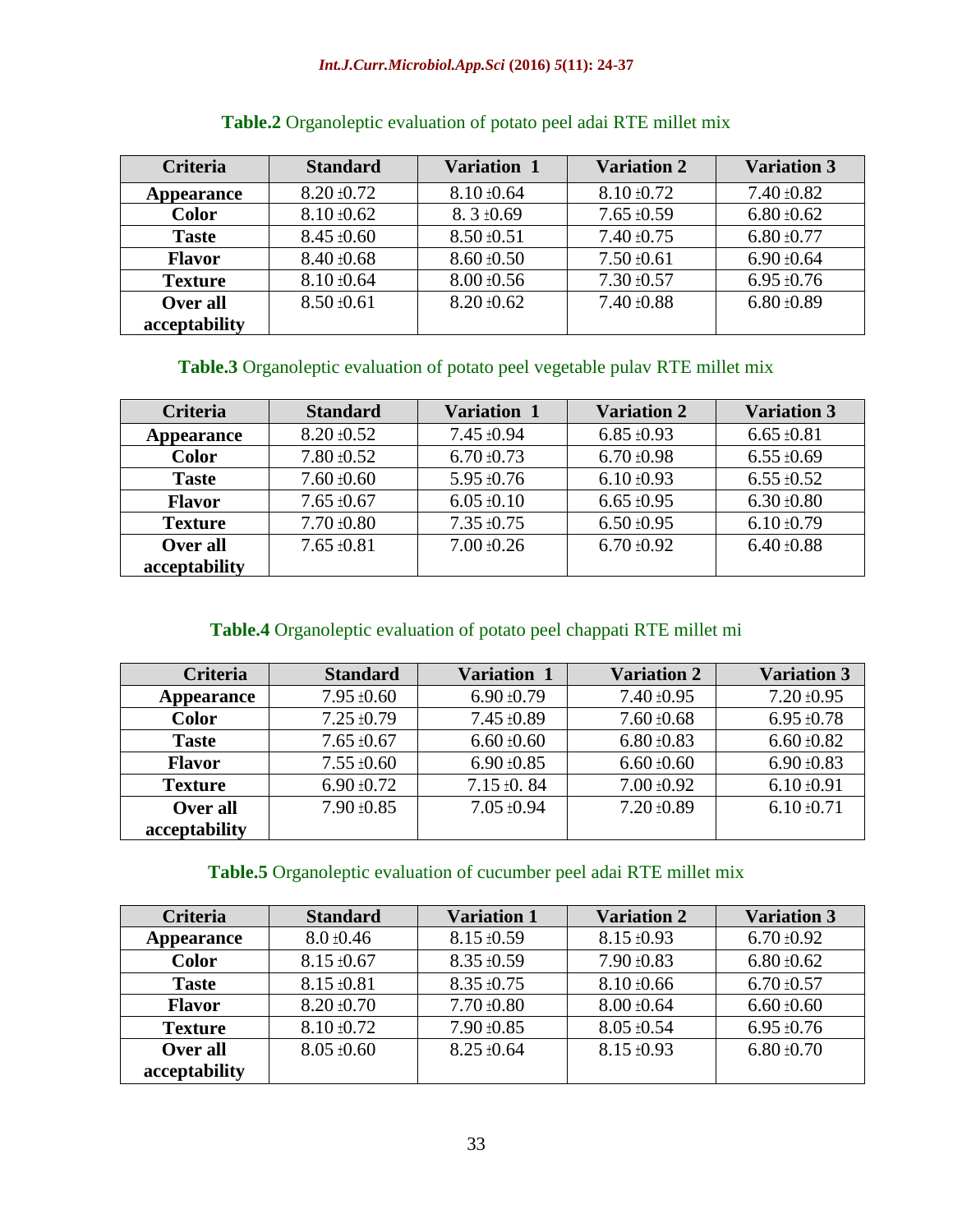#### *Int.J.Curr.Microbiol.App.Sci* **(2016)** *5***(11): 24-37**

| Criteria          | <b>Standard</b> | <b>Variation 1</b>                 | <b>Variation 2</b> | <b>Variation 3</b> |  |
|-------------------|-----------------|------------------------------------|--------------------|--------------------|--|
| <b>Appearance</b> | $8.35 \pm 0.49$ | $8.45 \pm 0.60$<br>$6.75 \pm 0.55$ |                    | $6.55 \pm 0.51$    |  |
| <b>Color</b>      | $8.45 \pm 0.51$ | $8.50 \pm 0.51$                    | $6.90 \pm 0.79$    | $6.60 \pm 0.50$    |  |
| <b>Taste</b>      | $8.40 \pm 0.50$ | $8.45 \pm 0.60$                    | $6.90 \pm 0.64$    | $6.55 \pm 0.60$    |  |
| <b>Flavor</b>     | $8.65 \pm 0.49$ | $8.45 \pm 0.51$                    | $7.15 \pm 0.88$    | $6.05 \pm 0.69$    |  |
| <b>Texture</b>    | $8.35 \pm 0.67$ | $8.20 \pm 0.70$                    | $6.60 \pm 0.50$    | $6.40 \pm 0.60$    |  |
| Over all          | $8.43 \pm 0.50$ | $8.35 \pm 0.75$                    | $7.15 \pm 0.67$    | 5.90 ±0.97         |  |
| acceptability     |                 |                                    |                    |                    |  |

| Table.6 Organoleptic evaluation of cucumber peel vegetable pulav RTE millet mix |  |  |  |
|---------------------------------------------------------------------------------|--|--|--|
|                                                                                 |  |  |  |

#### **Table.7** Organoleptic evaluation of cucumber peel chappati RTE millet mix

| <b>Criteria</b> | <b>Standard</b>                    | <b>Variation 1</b> | <b>Variation 2</b> | <b>Variation 3</b> |  |
|-----------------|------------------------------------|--------------------|--------------------|--------------------|--|
| Appearance      | $7.75 \pm 0.64$                    | $7.30 \pm 0.86$    | $6.75 \pm 0.64$    | $7.20 \pm 0.41$    |  |
| <b>Color</b>    | $7.85 \pm 0.81$                    | $6.95 \pm 0.83$    | $7.40 \pm 0.60$    | $6.70 \pm 0.80$    |  |
| <b>Taste</b>    | $8.05 \pm 0.51$                    | $7.20 \pm 0.77$    | $6.80 \pm 0.70$    | $6.40 \pm 1.10$    |  |
| <b>Flavor</b>   | $7.70 \pm 0.86$                    | $7.25 \pm 0.77$    | $7.15 \pm 0.88$    | $6.80 \pm 1.11$    |  |
| <b>Texture</b>  | $7.30 \pm 0.86$                    | $7.25 \pm 0.44$    | $6.90 \pm 0.97$    | $6.60 \pm 0.68$    |  |
| Over all        | $6.90 \pm 0.85$<br>$7.45 \pm 0.76$ |                    | $7.00 \pm 0.92$    | $6.55 \pm 0.94$    |  |
| acceptability   |                                    |                    |                    |                    |  |

#### **Table.8** Overall acceptability of tray dried vegetable peel RTE millet mixes

| <b>Tray dried peel</b> | <b>Recipe</b>      | <b>Standard</b> | <b>Variation 1</b> | <b>Variation 2</b> | <b>Variation 3</b> |
|------------------------|--------------------|-----------------|--------------------|--------------------|--------------------|
|                        | Adai               | $8.50 \pm 0.61$ | $8.20 \pm 0.62$    | $7.40 \pm 0.88$    | $6.80 \pm 0.89$    |
| Potato                 | Vegetable<br>pulay | $7.65 \pm 0.81$ | $7.00 \pm 0.26$    | $6.70 \pm 0.92$    | $6.40 \pm 0.88$    |
|                        | Chappati           | $7.90 \pm 0.85$ | $7.05 \pm 0.94$    | $7.20 \pm 0.89$    | $6.10 \pm 0.71$    |
|                        | Adai               | $8.05 \pm 0.60$ | $8.25 \pm 0.64$    | $8.15 \pm 0.93$    | $6.80 \pm 0.70$    |
| Cucumber               | Vegetable<br>pulay | $8.43 \pm 0.50$ | $8.35 \pm 0.75$    | $7.15 \pm 0.67$    | 5.90 ±0.97         |
|                        | Chappati           | $7.45 \pm 0.76$ | $6.90 \pm 0.85$    | $7.00 \pm 0.92$    | $6.55 \pm 0.94$    |

An attempt has been made Banu and Singh (2012) to prepare the multigrain composite and its various functional, nutritional, antioxidant properties have been studied. These multigrain composite mixes have been used for the preparation of food formulations which finds use in the preparation of savory products, snacks, pan cake, snacks, like muruku etc. Research and development work carried out at CFTRI on processing and value addition to sorghum and millets has

indicated the possibility of preparation of a new generation products (Meera *et al*., 2009).

Liu *et al.,* (2011) demonstrated the utility of extrusion processing in incorporating high levels of leafy vegetable ingredient in expanded snacks. The extruded product based on moringa leaf powder and oat flour, had substantially improved macro and micro nutrient profile as compared to commercially available snacks. These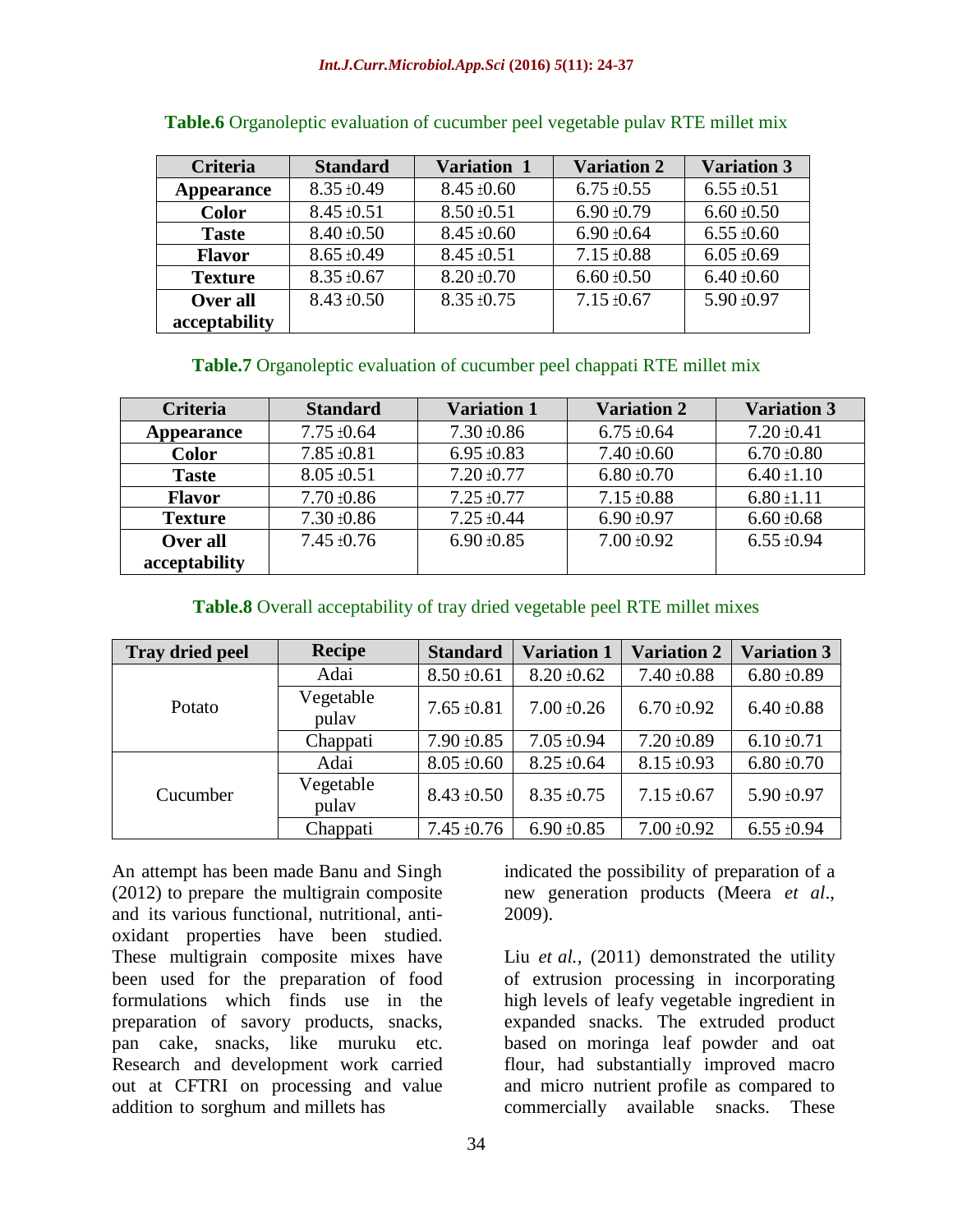moringa leaf powder oat flour snacks had at least 20 and 90 per cent fiber and protein respectively, and also lower post coating fat and higher vitamin A, iron and calcium than a typical puffed commercial products. Singh *et al.,* (2013) found that finger millets up to 60 per cent can be successfully incorporated to formulate iron rich namakpar mixes.

These mixes are low cost, nutritious, had good storage stability and were acceptable at both laboratory and field level. These mixes can be successfully used for supplementary programs. Pradeep *et al.,* (2014) revealed that popped sorghum, pearl millet and grain amaranthus can be mixed with expanded legumes to prepare a ready-to-eat snack mix. This mix can be shaped into either laddu, burfi or porridge form, mix contain adequate amount of protein and minerals and was found suitable for feeding children and also people of all age groups.

In conclusion, the study revealed that the RTE millet mixes incorporated with tray dried vegetable peels were well accepted at 5 per cent level of incorporation into the selected recipes. These RTE millet mixes/recipes can be prepared at home scale level by the working mothers, cooked and consumed whenever required. The millet – vegetable peel combo is nutrition rich, calorie dense and packed with antioxidants and phytochemicals. Hence can be consumed by all age groups. Intake of millet – vegetable peel combo must be widely promoted both for its content of fiber and other nutrients.

## **References**

Abascal, K., Ganora, L. and Yameli, E. 2005. The effect of freeze-drying and its implications for botanical medicine: Areview. *Phytotherapy Res.,* 19: 655-660

- Banu., [H.N. Itagi](https://www.ncbi.nlm.nih.gov/pubmed/?term=Itagi%20HB%5BAuthor%5D&cauthor=true&cauthor_uid=23572828) and [Singh,](https://www.ncbi.nlm.nih.gov/pubmed/?term=Singh%20V%5BAuthor%5D&cauthor=true&cauthor_uid=23572828) V. 2012. Preparation, nutritional composition, functional properties and antioxidant activities of multigrain composite mixes, *J. [Food Sci.](https://www.ncbi.nlm.nih.gov/pmc/articles/PMC3550884/) Technol.*, 9(1): 74– 81.
- Beecher, G.R., 2003. An overview of dietary flavonoids nomenclature, occurrence and intake. *J. Nutr*. 133(10): 324-325.
- Brandt, M.A., Skinner, E.Z., and Coleman, J.A. 2003. Texture profile method. *J. Food Sci*., 28; 404-409
- Chodak, D.A. 2007. Antioxidant properties of different fruit seeds and peels, *Acta Sci. Pol., Technol. Aliment*. 6(3): 29- 36
- Dowell, M.D. 2009." A Review of the Fruit and Vegetable Food Chain."63
- Hawlader, M.N.A., Ed. Hii, C.L., Jangam, S.V., Chiang, C.L., Mujumdar, A.S. 2013. Drying of food products under inert atmosphere using heat pump, in Processing and drying of foods, vegetables and fruits. 7(1): 69-82.
- Henriquez, M., [S. Almonacid](http://www.tandfonline.com/author/Almonacid%2C+S) , [M. Lutz](http://www.tandfonline.com/author/Lutz%2C+M) , [R.](http://www.tandfonline.com/author/Simpson%2C+R)  [Simpson](http://www.tandfonline.com/author/Simpson%2C+R) & [M. Valdenegro.](http://www.tandfonline.com/author/Valdenegro%2C+M) 2013. Comparison of three drying processes to obtain an apple peel food ingredient, *J. Food,* Volume 11(2): [http://dx.doi.org/10.1080/19476337.20](http://dx.doi.org/10.1080/19476337.2012.703693) [12.703693](http://dx.doi.org/10.1080/19476337.2012.703693)
- Jangam, V., Sachin, Chung Lim Law and Arun, S., Mujumdar. 2010. Drying of Foods, Vegetables and Fruits, Volume 1.
- Liu, T.J., Wei, Q.K., Liao, C.W., Hang, M.J., Wang, T.H. 2011. Microbiological quality of 18 degrees ready-to-eat food products sold in Taiwan. *Int. J. Food Microbiol*., 80: 241–250.
- Meera, M.S., Ushakumari, S.R., Malleshi, N.G. 2008. A process for the preparation of ready-to-eat expanded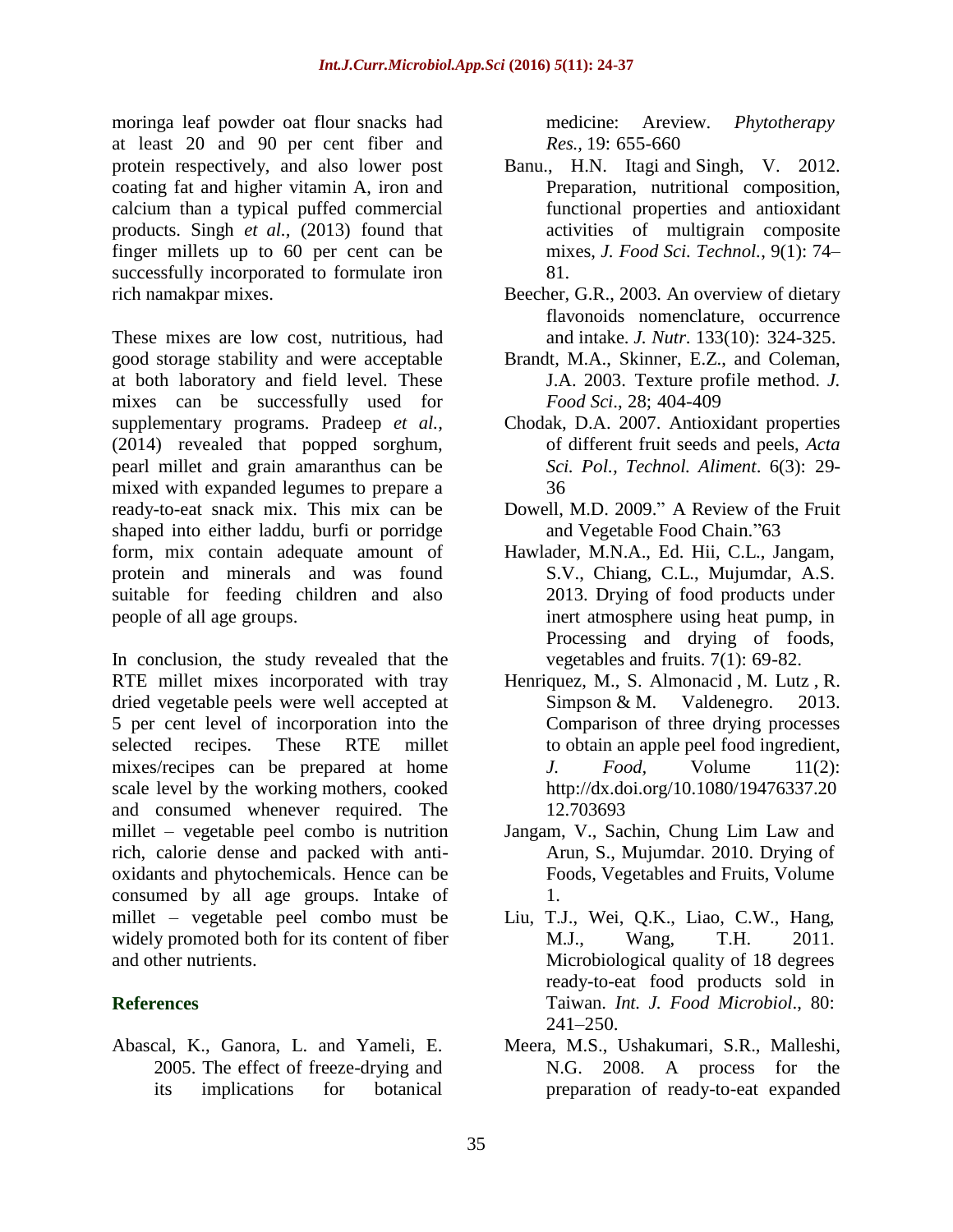cereals from millets. Patent No. PCT WO/2008/072252

- Minton, E.B.S. 2012. Former ENAFS program coordinator, Department of Family, Youth and Community Sciences, University of Florida Institute of Food and Agricultural Sciences, Gainesville, FL 32611.
- Mujumdar, A.S., Wu, Z. 2008. Thermal drying technologies-Cost-effective innovation aided by mathematical modeling approach. *Drying Technol.,* 26: 146-154.
- Nazneen, N.B., Handigol, J.A., Bala, R.S., Mal, B., Padulosi, S. 2012. Nutritional and Technological Advancements in the Promotion of Ethnic and Novel Foods Using the Genetic Diversity of Minor Millets in India. *Indian J. Plant Genet. Resour.*, 23, 82–86.
- Nesrine, G.R., Catherine, B., Nabil, K. and Nourthene, B.M. 2015. effect of Air-Drying temperature on kinetics of quality Attributes of lemon citrus limon cv. lunari) peels. Drying technology. *An Int. J.,* DOI: 10. 1080/07373937.2015.1012266.
- [Pradeep,](https://www.ncbi.nlm.nih.gov/pubmed/?term=Pradeep%20PM%5BAuthor%5D&cauthor=true&cauthor_uid=25477648) P.M., [Usha Dharmaraj,](https://www.ncbi.nlm.nih.gov/pubmed/?term=Dharmaraj%20U%5BAuthor%5D&cauthor=true&cauthor_uid=25477648) [B.V.](https://www.ncbi.nlm.nih.gov/pubmed/?term=Sathyendra%20Rao%20BV%5BAuthor%5D&cauthor=true&cauthor_uid=25477648)  [Sathyendra Rao,](https://www.ncbi.nlm.nih.gov/pubmed/?term=Sathyendra%20Rao%20BV%5BAuthor%5D&cauthor=true&cauthor_uid=25477648) [Amudha Senthil,](https://www.ncbi.nlm.nih.gov/pubmed/?term=Senthil%20A%5BAuthor%5D&cauthor=true&cauthor_uid=25477648) [N.](https://www.ncbi.nlm.nih.gov/pubmed/?term=Vijayalakshmi%20NS%5BAuthor%5D&cauthor=true&cauthor_uid=25477648)  [S. Vijayalakshmi,](https://www.ncbi.nlm.nih.gov/pubmed/?term=Vijayalakshmi%20NS%5BAuthor%5D&cauthor=true&cauthor_uid=25477648) [N. G. Malleshi](https://www.ncbi.nlm.nih.gov/pubmed/?term=Malleshi%20NG%5BAuthor%5D&cauthor=true&cauthor_uid=25477648) and [Vasudeva Singh](https://www.ncbi.nlm.nih.gov/pubmed/?term=Singh%20V%5BAuthor%5D&cauthor=true&cauthor_uid=25477648) 2014. Formulation and nutritional evaluation of multigrain ready-to-eat snack mix from minor cereals, *[J. Food Sci.](https://www.ncbi.nlm.nih.gov/pmc/articles/PMC4252459/) [Technol.](https://www.ncbi.nlm.nih.gov/pmc/articles/PMC4252459/),* 51(12): 3812–3820.
- Rahuramulu, N., Madhavan Nair, K., Kalyanasundaram, S. 2003. A Manual of Laboratory Techniques. National Institute of Nutrition, Hydrabad. 23- 45.
- Sablani, S.S. 2006. Drying of fruits and vegetables: Retention of Nutritional/Functional. *Drying Technol.,* 24: 123- 135.
- Shi, J., Hongyu, W., Yunsheng, W., Jan, H., Robert, B.M., David, S.E. 2003.

The Maize Low-Phytic Acid Mutant lpa2 Is Caused by Mutation in an Inositol Phosphate Kinase Gene. *Plant Physiol*., 131: 507–515.

- Singh, S., Siraj, P., Shamim, M., Verma, A., Agarwal, A., Srivastava, B. 2013. "Development and Standardization of High Protein Corn Incorporated with Kidney Bean and Lentil Flour, 45<sup>th</sup> Annual National Conference of NIN. 127.
- Subramanian and viswananthan. 2007. "A Study on Millets Based Cultivation and Consumption In India", *Int. J. Marketing, Financial Service and Management Res.,* 2(4): 4-5.
- Takhellamban, R.D., Chimmad, B. V. 2015. Ready – to – cook millet flakes based on minor millets for modern consumer. *J. Food Technol.,*  $4(1)$ : 64–69.
- Tasirin, S.M., Puspasari, I., Sahalan, A.Z., Mokhtar, M., Kamal, M., Ghani, A., and Yaakob, Z. 2014. Drying of citrus sinesnsis peels in an inert fluidized bed: kinetics, Microbiological Activity, Vitamin C, and Limeonene Determination. Drying Technology: *An Int. J.,* 32: 497-508.
- Tripathy, P.P. and Kumar, S. 2009. Influence of sample geometry and rehydration temperature on quality attributes of potato dried under open sun and mixed-mode solar drying. *Int. J. Green Energy*, 6: 143-156.
- Velazquez, M., Hernandez, A., Martin, A., Aranda, E., Gallardo, G., Bartolome, T., and Codoba, M.G. 2014. Quality assessment of commercial paprika. International assessment of commercial paprikas. *Int. Assessment of commercial paprika,* 49: 830-839. WHO. 2013.
	- [http://www.who.int/elena/titles/fruit\\_v](http://www.who.int/elena/titles/fruit_vegetables_ncds/en/) [egetables\\_ncds/en/](http://www.who.int/elena/titles/fruit_vegetables_ncds/en/)